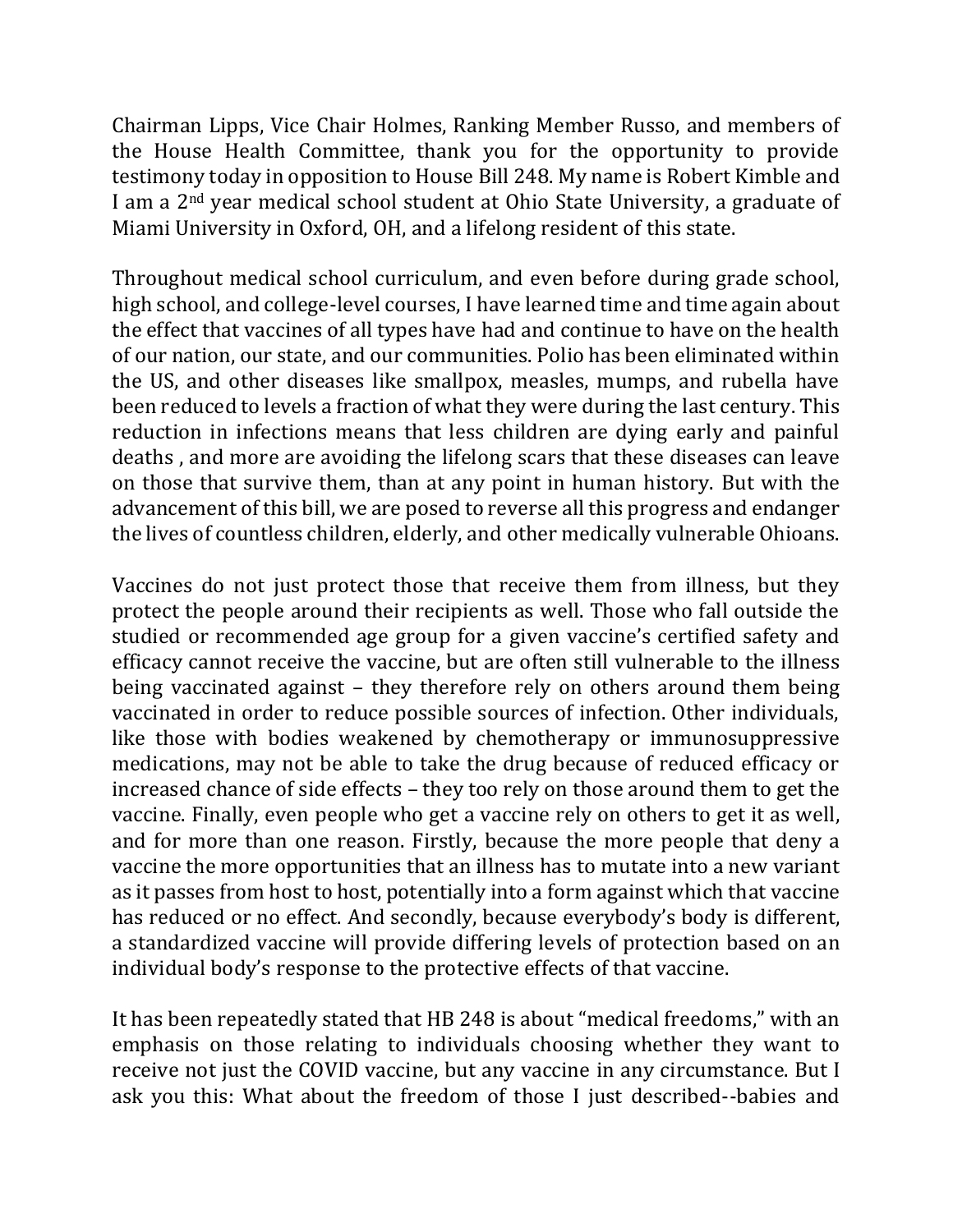children, our elders, the sick, and even some of those who do choose to get vaccinated--to live healthy and happy lives? In this country we have inalienable rights to life, liberty, and the pursuit of happiness, and those that use their rights to take advantage of and violate the rights of others are punished. But in the case of this bill, the opposite would clearly happen – people's right to refuse any vaccine (not just COVID vaccines, which is not required by law, and the name of which never even appear by name in this bill) would place our most vulnerable Ohioans at risk of suffering loss of life and limb at rates not seen in nearly a century. Unlike many other personal decisions (medical or otherwise), getting vaccinated is not a choice that exists in a vacuum – your choice potentially affects the lives of all those around you, and we cannot in good conscience endorse a law that completely ignores this reality. Why should the rights of those that can make that choice supersede those that cannot? They should not – all Americans are equal and granting people the freedom to infringe upon the freedoms of others is absurd at best and tyrannical at worst. And that is not even taking into consideration the infringement of government into private businesses and hospitals' rights to protect their employees, visitors, and customers.

In addition, Ohio already has laws in place that protect an individual's right to refuse a vaccine personally (or on behalf of their children) based on religious or moral reasons. So, what is the purpose of this bill, then? It seems to be a solution in search of a problem that has already been prevented, yet here we are debating it anyway. For those of you more fiscally minded, I ask you to consider the costs that will result from enforcing this needless law, as well as dealing with the numerous challenges it is sure to face in the courts should it pass. And most importantly of all associated financial costs is the fact that the cost of providing a vaccine (\$20-40 dollars paid to the healthcare system administering a COVID vaccine, for example) to dozens of people is dwarfed by the literally dozens of thousands of dollars it takes to care for and save an individual suffering from one of these diseases' symptoms. That alone should get a bill like this, which has the potential to both worsen health outcomes statewide while also increasing total healthcare spending, dismissed.

Not only will this bill make it harder for current and future doctors (such as myself) to protect children against vaccine-preventable diseases, but it will make it harder to care for children in general. After all, a stressed and busy parent may not take their child to a medical appointment the state has deemed "optional," and fewer doctor appointments means less opportunities to catch